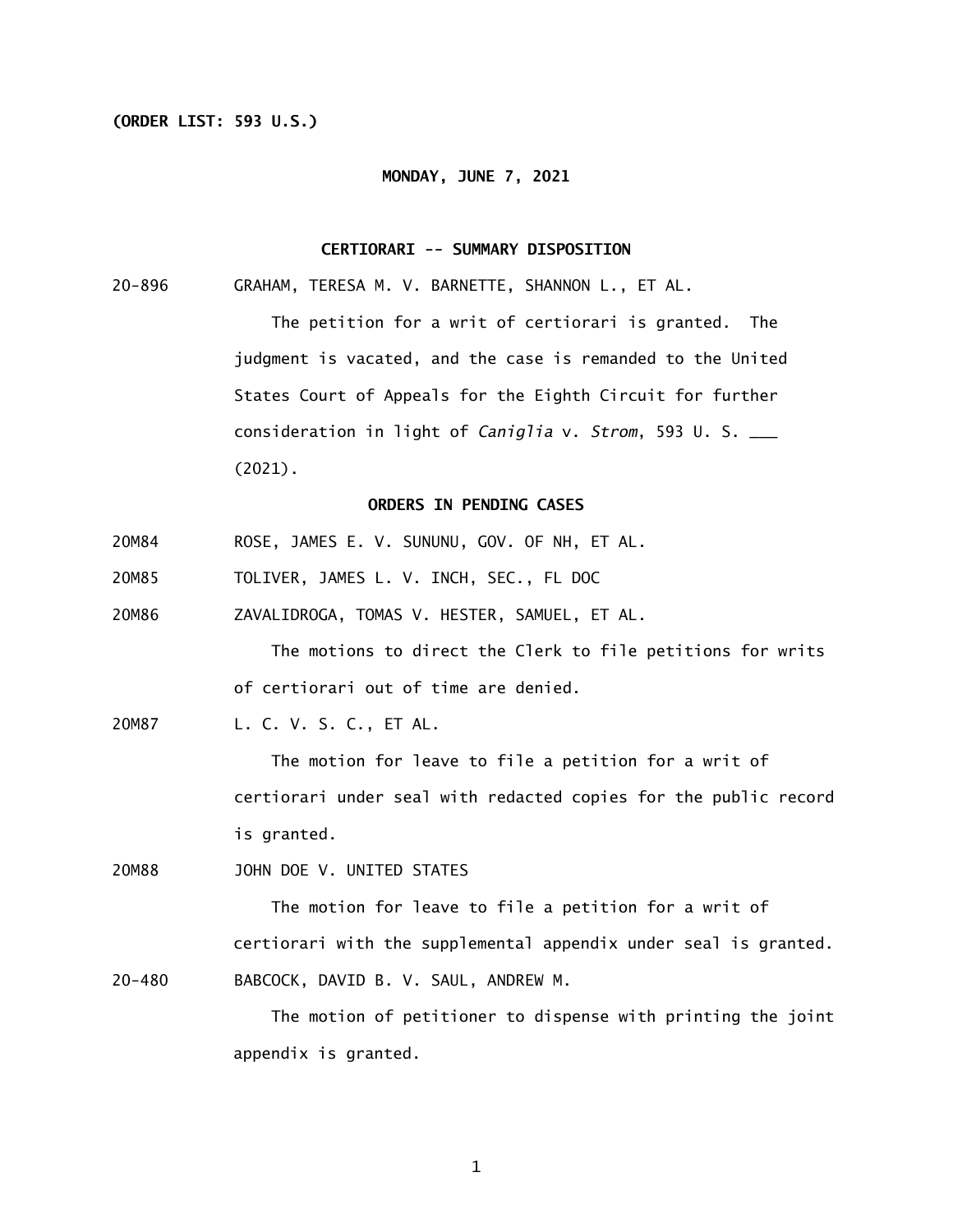## **CERTIORARI GRANTED**

 $20 - 828$ FBI, ET AL. V. FAZAGA, YASSIR, ET AL.

The petition for a writ of certiorari is granted.

## **CERTIORARI DENIED**

- 20-1019 THOMPSON, JADE V. MARIETTA ED. ASSN., ET AL.
- 20-1062 BENNETT, CHAD V. WASHINGTON
- 20-1093 JUST ENERGY MARKETING, ET AL. V. HURT, DAVINA, ET AL.
- 20-1148 SELLERS, ROBERT M. V. McDONOUGH, SEC. OF VA
- 20-1195 KS NATURAL RESOURCE COALITION V. DEPT. OF INTERIOR, ET AL.
- 20-1197 CLEMONS, EUGENE M. V. DUNN, COMM'R, AL DOC, ET AL.
- 20-1210 SENECA COUNTY, NY V. CAYUGA INDIAN NATION OF NY
- 20-1220 COMCAST CABLE COMMUNICATIONS V. PROMPTU SYSTEMS CORP., ET AL.
- 20-1372 CHAMBERS, JOHN V. TEXAS
- 20-1384 EVERETT, AMY V. COBB COUNTY, GA, ET AL.
- 20-1386 EISELE, DALE S. V. ESTATE OF JOSEPH BRODIE SMITH
- 20-1399 CAPUL, ANDREW J., ET AL. V. NEW YORK, NY, ET AL.
- 20-1403 HERNANDEZ, BENNY V. EXCEL CONTRACTORS, INC.
- 20-1406 ARMSTRONG, ARTHUR O. V. NORTH CAROLINA, ET AL.
- 20-1433 AGUILAR-MOLINA, ARTURO A. V. GARLAND, ATT'Y GEN.
- 20-1454 RUKORO, VEKUII, ET AL. V. GERMANY
- 20-1467 VARCO, MICHAEL V. SUPERIOR COURT OF DC, ET AL.
- 20-1512 DACANAY, GREGORY C. V. ILLINOIS
- 20-1517 FAST 101 PTY. LTD. V. CITIGROUP INC., ET AL.
- 20-1554 CITIZENS AGAINST CORPORATE CRIME V. LENNAR CORPORATION
- 20-1565 MITCHAN, MICHAEL R. V. UNITED STATES
- 20-1576 145 FISK, LLC V. NICKLAS, F. W.
- 20-6399 JONES, DUWAYNE V. UNITED STATES
- 20-6794 SALAMANCA, OSCAR G. V. UNITED STATES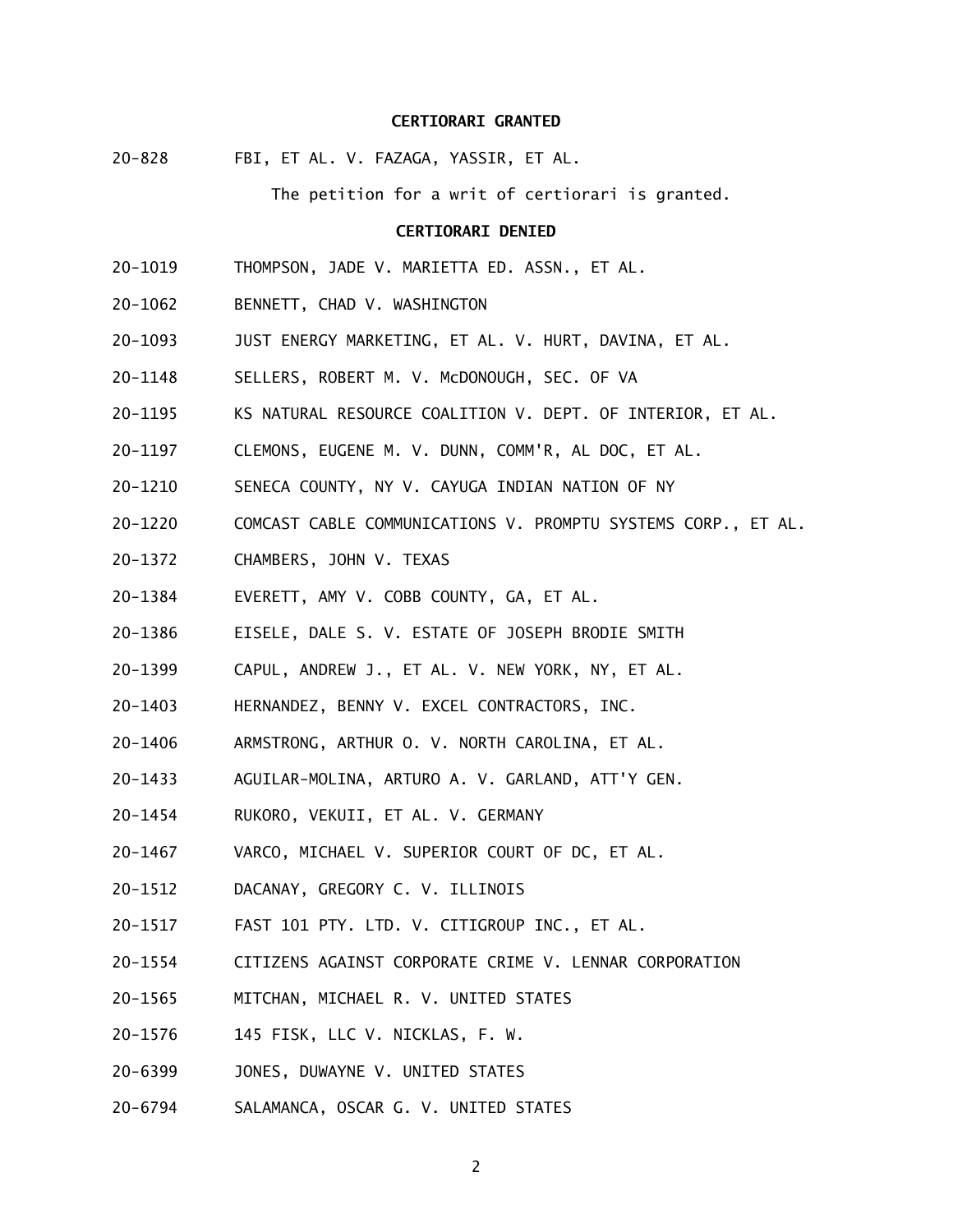- 20-7101 BILLINGS, ANTHONY J. V. UNITED STATES
- 20-7162 AGUILAR, JOSE, ET UX. V. SPECIALIZED LOAN SERV., ET AL.
- 20-7185 ESPOSITO, JOHN A. V. FORD, WARDEN
- 20-7282 MALLOY, EARL V. UNITED STATES
- $20 7284$ 20-7284 CURRY, TYRELL D. V. UNITED STATES
- 20-7285 COLLINS, CEDRIC D. V. UNITED STATES
- 20-7286 DAVIS, KASHUS V. UNITED STATES
- 20-7287 CIUS, VIGUENS V. UNITED STATES
- $20 7304$ IVERS, ROBERT P. V. UNITED STATES
- 20-7326 VALENTINE, TYRONE V. UNITED STATES
- 20-7330 LLOYD, JAMES M. V. HUTCHINSON, WARDEN
- 20-7341 CODDINGTON, JAMES V. FARRIS, WARDEN
- 20-7348 YBARRA, ANTHONY R. V. UNITED STATES
- 20-7359 GAGARIN, KAREN V. UNITED STATES
- 20-7536 COLEMAN, TIMOTHY L. V. BRADSHAW, WARDEN
- 20-7601 SMITH, LYNN Z. V. NJ BUREAU OF SECURITIES
- 20-7605 MARTINEZ, CODY J. V. ARIZONA
- 20-7613 WOMACK, CARL V. OXLEY, MERRIMON
- 20-7627 SHABANI, KHALED V. MADISON, WI, ET AL.
- 20-7630 MADLOCK, SCOTT P. V. LUMPKIN, DIR., TX DCJ
- 20-7631 THOMPSON, BRADFORD V. JPMORGAN CHASE BANK, ET AL.
- 20-7638 GOMEZ, CESAR V. LUMPKIN, DIR., TX DCJ
- 20-7642 FETZER, DANIEL V. HARRIS, SHEVAUN, ET AL.
- 20-7643 FAISON, NAFIS A. V. WETZEL, SEC., PA DOC, ET AL.
- 20-7646 GATSON, KENNIS E. V. LUMPKIN, DIR., TX DCJ
- 20-7651 CURIEL, GONZALO V. CALIFORNIA
- 20-7653 DENTON, JEFFREY V. DAVIDS, WARDEN
- 20-7654 DOUGLAS, ALAN V. STATE BAR OF CA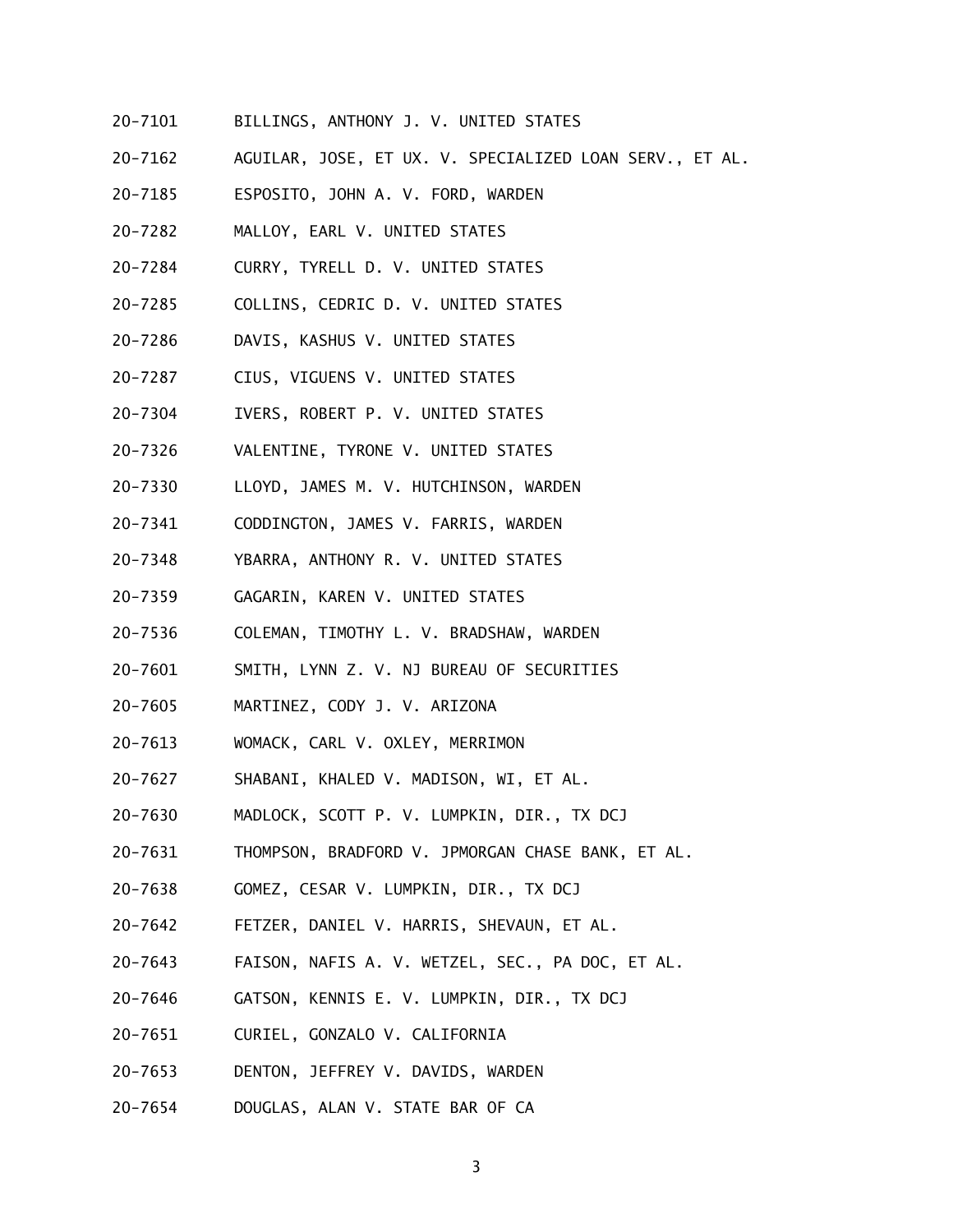- 20-7658 RICE, JOHNNY V. VANIHEL, WARDEN
- 20-7662 LUEVANO, JAIME V. YEAKEL, JUDGE, USDC WDTX, ET AL.
- 20-7665 DILLBECK, DONALD D. V. FLORIDA
- 20-7666 PONDER, WILLIE V. INCH, SEC., FL DOC
- 20-7669 JACKSON, MOSES V. ALABAMA
- 20-7670 DEAN, FAIZAH V. WORKERS' COMPENSATION, ET AL.
- 20-7682 BARNES, ANTOINE V. SALINAS SUP. CT. JUDGE
- 20-7685 HEARD, TERRANCE V. PERRY, WARDEN
- 20-7690 WINZER, JON T. V. VANNOY, WARDEN
- 20-7696 ARDANEH, HAMID R. V. UNITED STATES, ET AL.
- 20-7718 PIERRE, DEIDRE A. V. LOUISIANA
- 20-7720 THOMAS, COREY D. V. INCH, SEC., FL DOC, ET AL.
- 20-7724 WILSON, JOHN K. V. NDOH, WARDEN
- 20-7740 VICKERS, JASON R. V. DIGGS, WARDEN
- 20-7741 ZHAO, WEN DONG V. DEPT. OF STATE
- 20-7747 PATEL, ANTHONY A. V. ROBINSON, CHARLES, ET AL.
- 20-7756 TADEMY, BRANDON L. V. COLORADO
- 20-7759 WILLIAMS, RODERICK V. PAYNE, DIR., AR DOC
- 20-7760 WORTHINGTON, JOHN V. ONDCP, ET AL.
- 20-7762 MA, BINER V. CVS PHARMACY, INC., ET AL.
- 20-7766 DAVIS, LYNDON V. REAGLE, WARDEN
- 20-7771 BATOR, ANTHONY J. V. NILSSON, DAVID, ET AL.
- 20-7781 GOULD, ABDU-SALIM V. BESS, LESLIE, ET AL.
- 20-7787 MILLSAP, LEE C. V. PAYNE, DIR., AR DOC
- 20-7809 MILLER, JULIAN J. V. RADTKE, WARDEN
- 20-7849 LOPEZ, ISMAEL V. UNITED STATES, ET AL.
- 20-7854 OLSON, DAVID V. OLSON, STEPHANIE
- 20-7869 TORRES, WILFREDO V. BLACKSTONE GROUP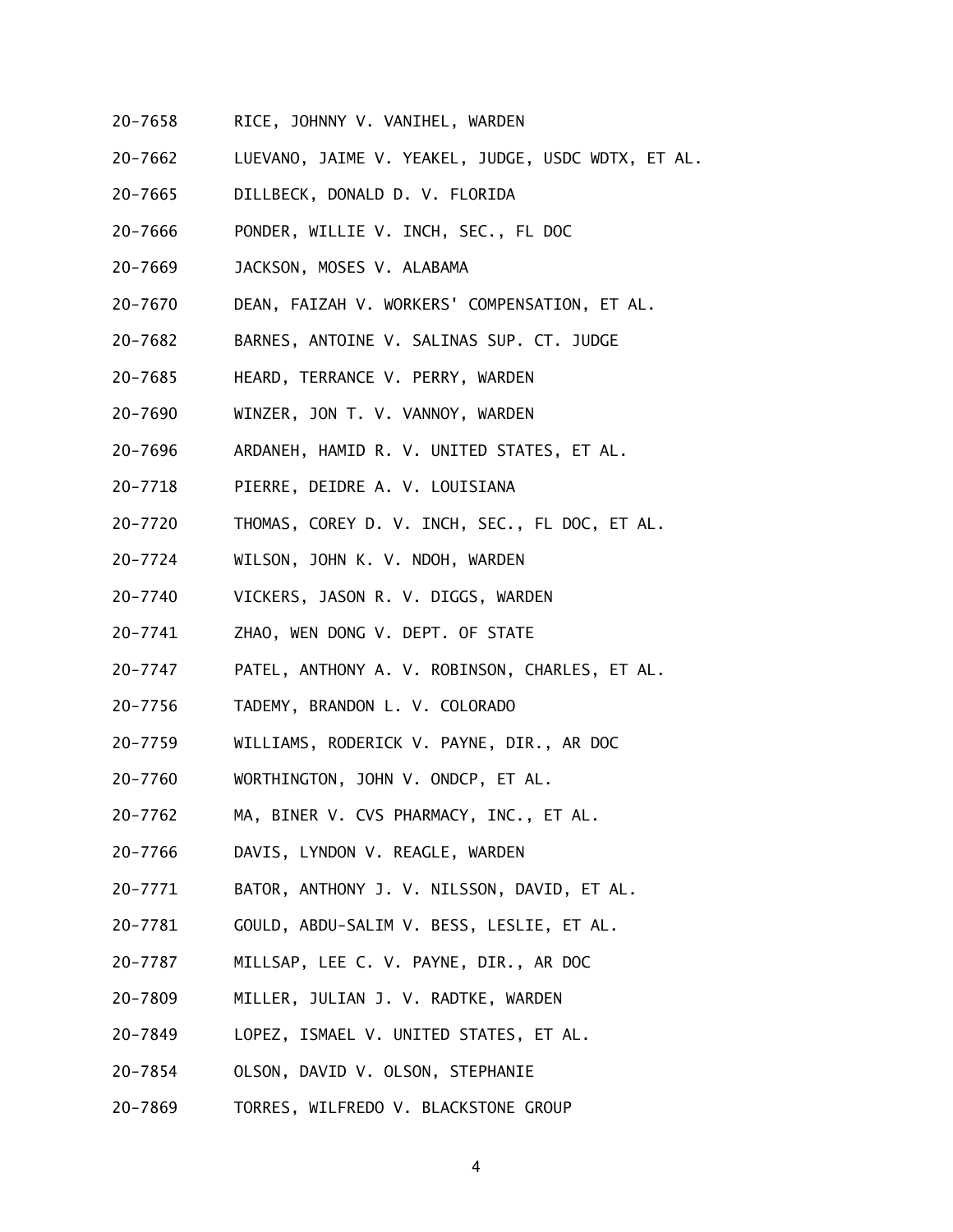- 20-7873 McBRIDE, KENNETH V. ZATECKY, SUPT., PENDLETON
- 20-7898 RIDLEY, EDWARD T. V. FLORIDA
- 20-7912 GOMEZ-GOMEZ, JORGE V. UNITED STATES
- 20-7913 WIMS, DALLAS J. V. UNITED STATES
- 20-7931 SEGURA-RESENDEZ, OSCAR V. UNITED STATES
- $20 7936$ 20-7936 PONCE-ULLOA, JOSE O. V. UNITED STATES
- 20-7937 LOGGINS, ISAAC L. V. UNITED STATES
- 20-7940 ELBEBLAWY, KHALED V. UNITED STATES
- 20-7941 ONICK, KIANDRICK V. UNITED STATES
- 20-7944 20-7944 BOBAL, PETER V. UNITED STATES
- 20-7945 ARNAUD, TROY V. VANNOY, WARDEN
- 20-7946 BIRON, LISA V. UNITED STATES
- 20-7950 SERRANO-PEREZ, ANTONIO V. UNITED STATES
- 20-7956 MONTALVO, BRYAN V. UNITED STATES
- 20-7959 CONNERTON, THOMAS J. V. UNITED STATES
- 20-7961 OLMEDA, ANTONIO V. UNITED STATES
- 20-7964 RILEY, JOHN V. UNITED STATES
- 20-7969 AGUSTIN-PINEDA, REFUGIO V. UNITED STATES
- 20-7970 GLENN, CHRISTOPHER R. V. UNITED STATES
- 20-7973 NUNLEY, ZAVION V. UNITED STATES
- 20-7976 THOMAS, TREYTON L. V. UNITED STATES
- 20-7981 NIVENS, STEPHEN V. MORGAN, WARDEN, ET AL.
- 20-7991 CONTRERAS-FIGUEROA, BULMARO V. UNITED STATES
- 20-8008 CONN, ERIC C. V. UNITED STATES
- 20-8011 WEBB, TROY V. UNITED STATES
- 20-8014 BAEZ, KELVIN V. UNITED STATES
- 20-8018 TISDALE, DESHAUN V. UNITED STATES
- 20-8024 BIRON, LISA V. UNITED STATES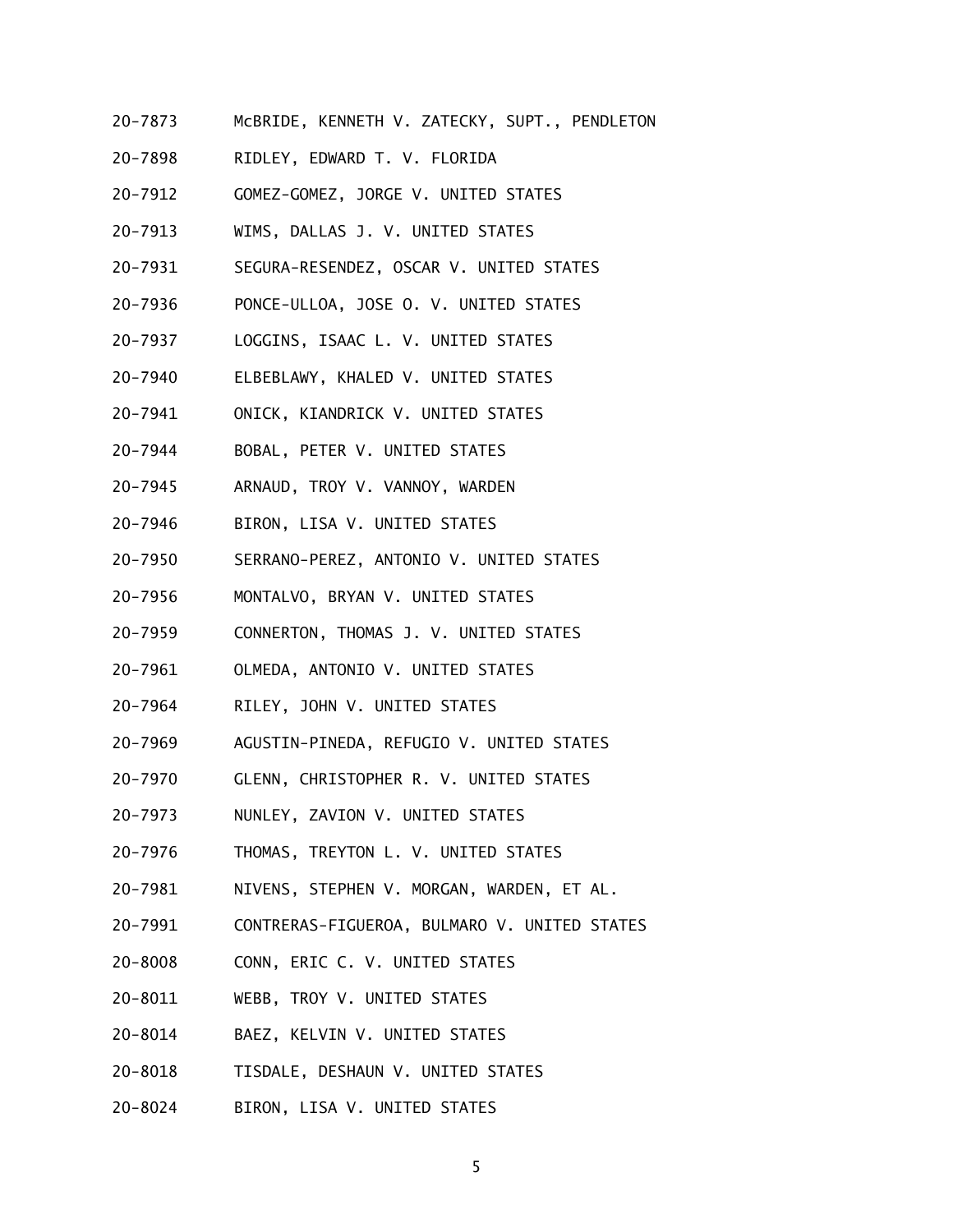The petitions for writs of certiorari are denied.

 $20 - 850$ BIG TIME VAPES, INC., ET AL. V. FDA, ET AL.

> The motion of 19 National and State Electronic Nicotine Delivery System Product Advocacy Associations for leave to file a brief as *amici curiae* is granted. The petition for a writ of certiorari is denied.

20-1305 DOUGLAS J. HOLDINGS, ET AL. V. EBERLINE, JOY, ET AL.

 The motion of American Association of Cosmetology Schools for leave to file a brief as *amicus curiae* is granted. The petition for a writ of certiorari is denied.

20-1373 COLE, WANZA V. WAKE COUNTY BD. OF ED.

 The motion of Constitutional Accountability Center for leave to file a brief as *amicus curiae* is granted. The petition for a writ of certiorari is denied.

20-1381 FOX, MATTHEW, ET AL. V. SUMMERS, CHARLES A.

 The motion of Buckeye State Sheriffs' Association for leave to file a brief as *amicus curiae* is granted. The motion of Legal Momentum, et al. for leave to file a brief as *amici curiae*  is granted. The motion of Ohio Prosecuting Attorneys Association for leave to file a brief as *amicus curiae* is granted. The petition for a writ of certiorari is denied.

20-1563 RASHID, AMIN A. V. UNITED STATES

 The petition for a writ of certiorari is denied. Justice Alito took no part in the consideration or decision of this petition.

20-7668 WEIDRICK, MARY JO V. BIDEN, PRESIDENT OF U.S., ET AL.

 The petition for a writ of certiorari before judgment is denied.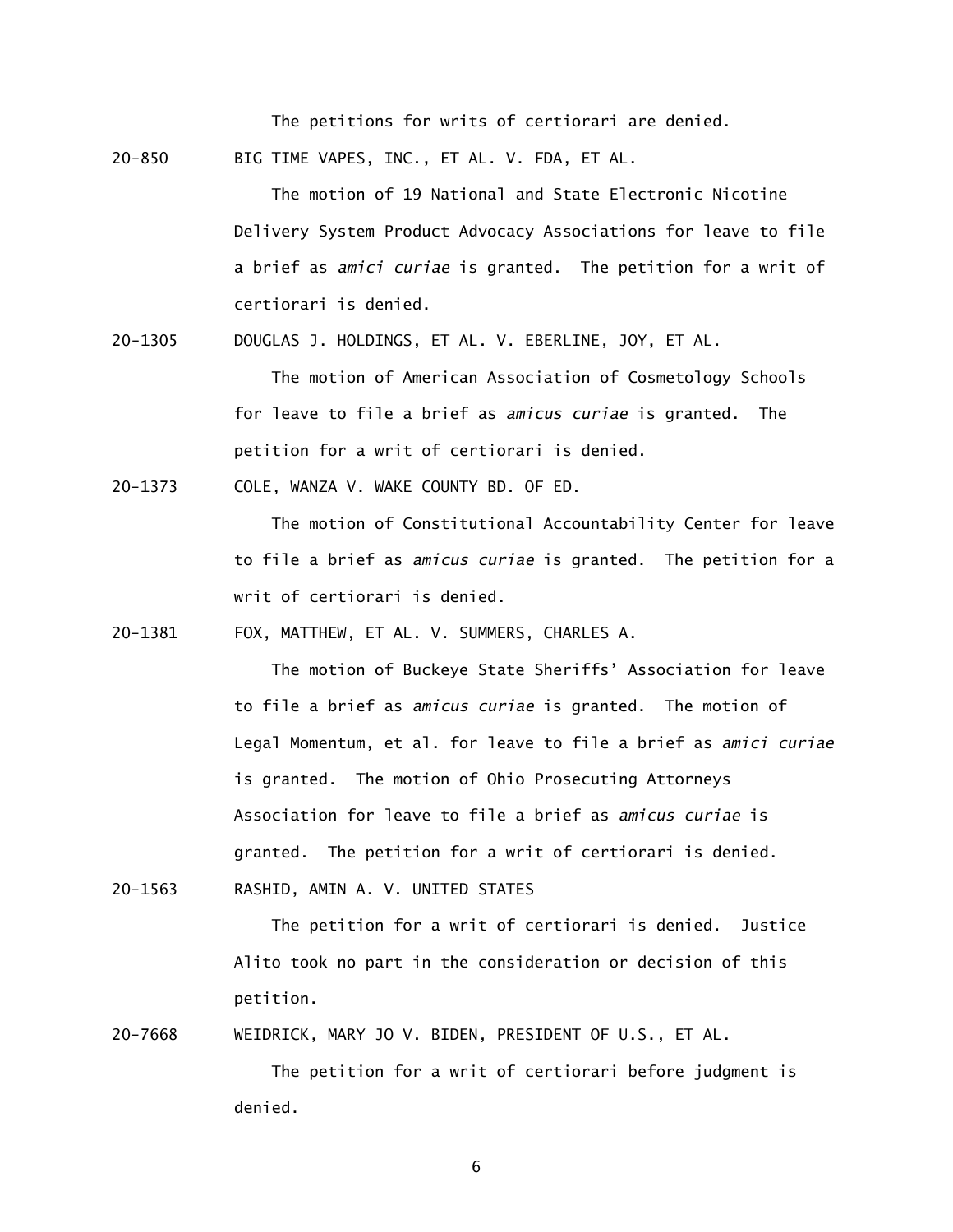20-7966 RUDZAVICE, JAMES L. V. UNITED STATES

 The petition for a writ of certiorari is denied. Justice Kagan took no part in the consideration or decision of this petition.

20-8009 CALHOUN, DAVID V. PENNSYLVANIA, ET AL.

 The motion of petitioner for leave to proceed *in forma pauperis* is denied, and the petition for a writ of certiorari is dismissed. See Rule 39.8.

## **HABEAS CORPUS DENIED**

- 20-7994 IN RE LEE R. SCOTT
- 20-8044 IN RE ANNAMALAI ANNAMALAI

The petitions for writs of habeas corpus are denied.

## **MANDAMUS DENIED**

20-1387 IN RE LAKSHMI ARUNACHALAM

 The petition for a writ of mandamus is denied. The Chief Justice took no part in the consideration or decision of this petition.

#### **PROHIBITION DENIED**

20-7650 IN RE BO ZOU

The petition for a writ of prohibition is denied.

## **REHEARINGS DENIED**

- $20 938$ WALKER, VILMA, ET AL. V. DEUTSCHE BANK NATIONAL TRUST CO.
- 20-1321 LEE, JOHN C. V. UNITED STATES
- 20-1361 HEISLER, REGINA B. V. GIROD LOANCO, LLC
- 20-5817 LEWIS, THOMAS V. DECKER, JONATHAN, ET AL.
- 20-6385 DEVERS, JASON D. V. NEBRASKA
- 20-6404 LIGGINS, HENRY T. V. VASHAW, WARDEN
- 20-6614 JARVIS, DEREK V. LEGGETT, ISIAH, ET AL.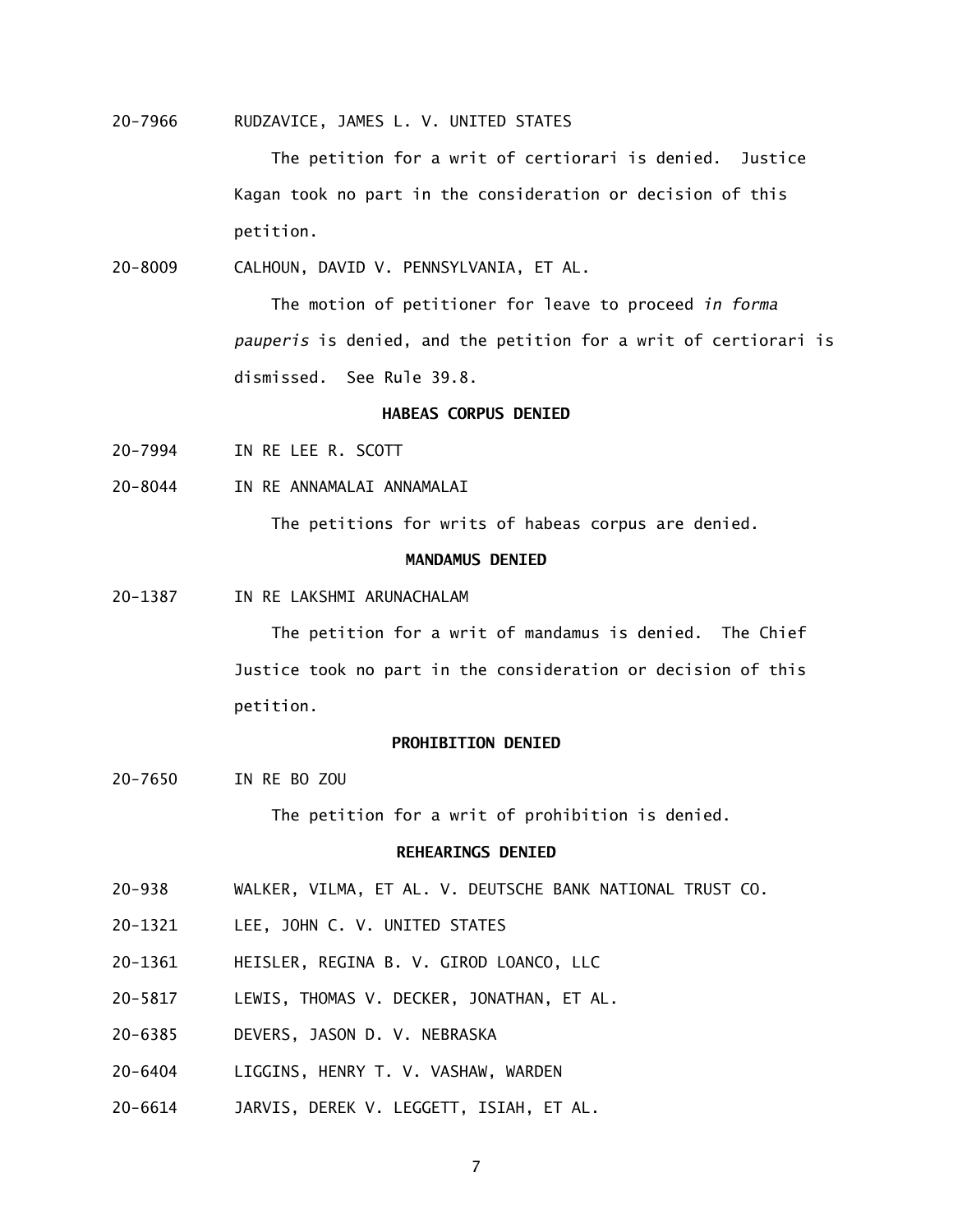- 20-6839 TOWNSEND, HENRY A. V. TAYLOR, SUPT., EASTERN OR
- 20-6847 TORRES, CHRISTOPHER B. V. LIVINGSTON, BRAD, ET AL.
- 20-6981 WALTER, PHILLIP J. V. TEXAS
- 20-7117 TROY-McKOY, DERVANNA H. A. V. MOUNT SINAI BETH ISRAEL
- 20-7141 BROWN, CURTIS J. V. UNITED STATES
- 20-7321 DOUGLAS, ALAN V. SUPERIOR COURT OF CA
- 20-7389 UDOH, EMEM U. V. DOOLEY, WARDEN
- 20-7390 UDOH, EMEM U. V. KNUTSON, WARDEN

The petitions for rehearing are denied.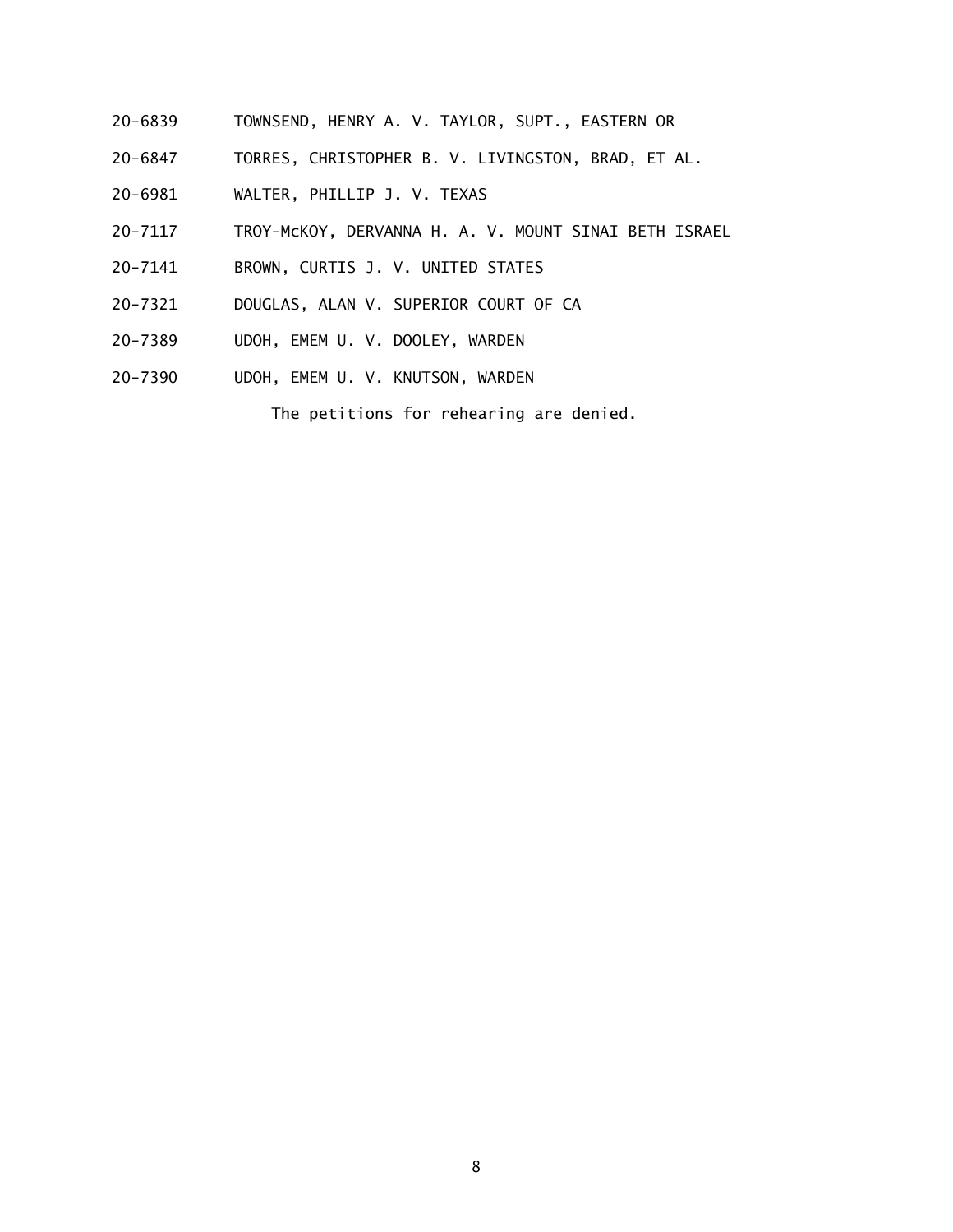Statement of SOTOMAYOR, J.

# **SUPREME COURT OF THE UNITED STATES**

# NATIONAL COALITION FOR MEN, ET AL. *v.*  SELECTIVE SERVICE SYSTEM, ET AL.

## ON PETITION FOR WRIT OF CERTIORARI TO THE UNITED STATES COURT OF APPEALS FOR THE FIFTH CIRCUIT

No. 20–928. Decided June 7, 2021

The petition for a writ of certiorari is denied.

 Statement of JUSTICE SOTOMAYOR, with whom JUSTICE BREYER and JUSTICE KAVANAUGH join, respecting the denial of certiorari.

 upon turning 18. See 85 Stat. 353, 50 U. S. C. §3802(a). In The Fifth Amendment to the United States Constitution prohibits the Federal Government from discriminating on the basis of sex absent an "'exceedingly persuasive justification.'" *Sessions* v. *Morales-Santana*, 582 U. S. \_\_\_, \_\_\_ (2017) (slip op., at 9) (quoting *United States* v. *Virginia*, 518 U. S. 515, 531 (1996)); see *Califano* v. *Westcott*, 443 U. S. 76 (1979); *Califano* v. *Goldfarb*, 430 U. S. 199 (1977); *Weinberger* v. *Wiesenfeld*, 420 U. S. 636 (1975); *Frontiero* v. *Richardson*, 411 U. S. 677 (1973). Cf. *Bolling* v. *Sharpe*, 347 U. S. 497 (1954). The Military Selective Service Act requires men, and only men, however, to register for the draft *Rostker* v. *Goldberg*, 453 U. S. 57 (1981), this Court upheld the Act's gender-based registration requirement against an equal protection challenge, citing the fact that women were "excluded from combat" roles and hence "would not be needed in the event of a draft." *Id.,* at 77.

The role of women in the military has changed dramatically since then. Beginning in 1991, thousands of women have served with distinction in a wide range of combat roles, from operating military aircraft and naval vessels to participating in boots-on-the-ground infantry missions. See Brief for Modern Military Association of America et al. as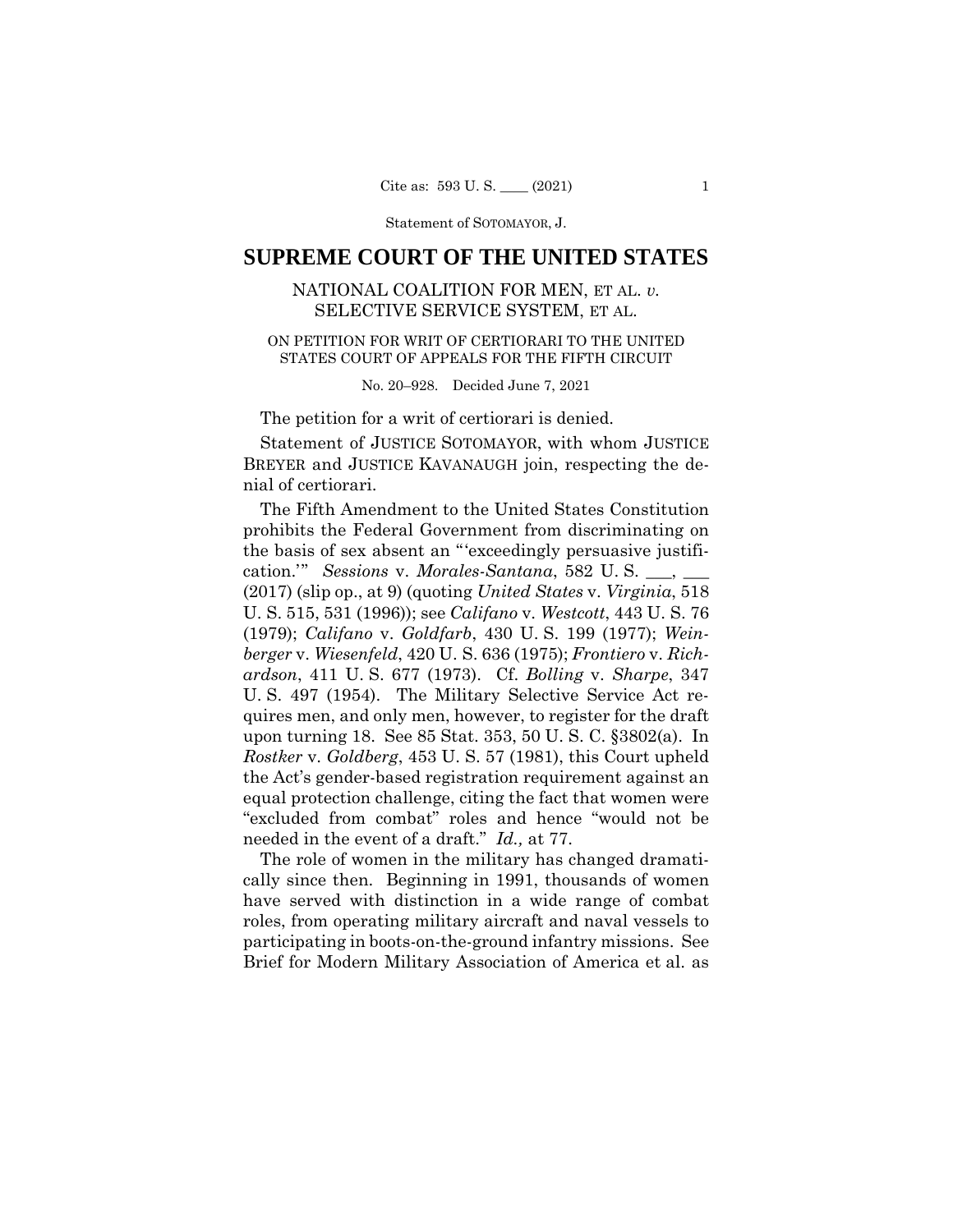## 2 NATIONAL COALITION FOR MEN *v.* SELECTIVE SERVICE SYSTEM Statement of SOTOMAYOR, J.

*Amici Curiae* 11–18. Women have passed the military's demanding tests to become U. S. Army Rangers, Navy SEALs, and Green Berets. See Brief for General Michael Hayden et al. as *Amici Curiae* 11–13. As of 2015, there are no longer any positions in the United States Armed Forces closed to women. See Memorandum from Secretary of Defense to Secretaries of the Military Departments et al. Re: Implementation Guidance for the Full Integration of Women in the Armed Forces 1 (Dec. 3, 2015). Petitioners ask the Court to overrule *Rostker* in light of these developments.

Petitioners, however, are not the only ones asking whether a male-only registration requirement can be reconciled with the role women can, and already do, play in the modern military. In 2016, Congress created the National Commission on Military, National, and Public Service (NCMNPS) and tasked it with studying whether Selective Service registration should be conducted "regardless of sex." National Defense Authorization Act for Fiscal Year 2017, §§551(a), 555(c)(2)(A), 130 Stat. 2130, 2135.

defending it." *Id.*, at 118. Just a few months ago, the Sen-On March 25, 2020, the Commission released its final report, in which it recommended "eliminat[ing] male-only registration." Inspired to Serve: The Final Report of the [NCMNPS] 111. Among other things, the Commission found that "[m]ale-only registration sends a message to women not only that they are not vital to the defense of the country but also that they are not expected to participate in ate Armed Services Committee held a hearing on the report, where Chairman Jack Reed expressed his "hope" that a gender-neutral registration requirement will be "incorporated into the next national defense bill." Tr. of Hearing on Final Recommendations and Report of the [NCMNPS] before the Senate Committee on Armed Services, 117th Cong., 1st Sess., 21 (Mar. 11, 2021).

It remains to be seen, of course, whether Congress will end gender-based registration under the Military Selective